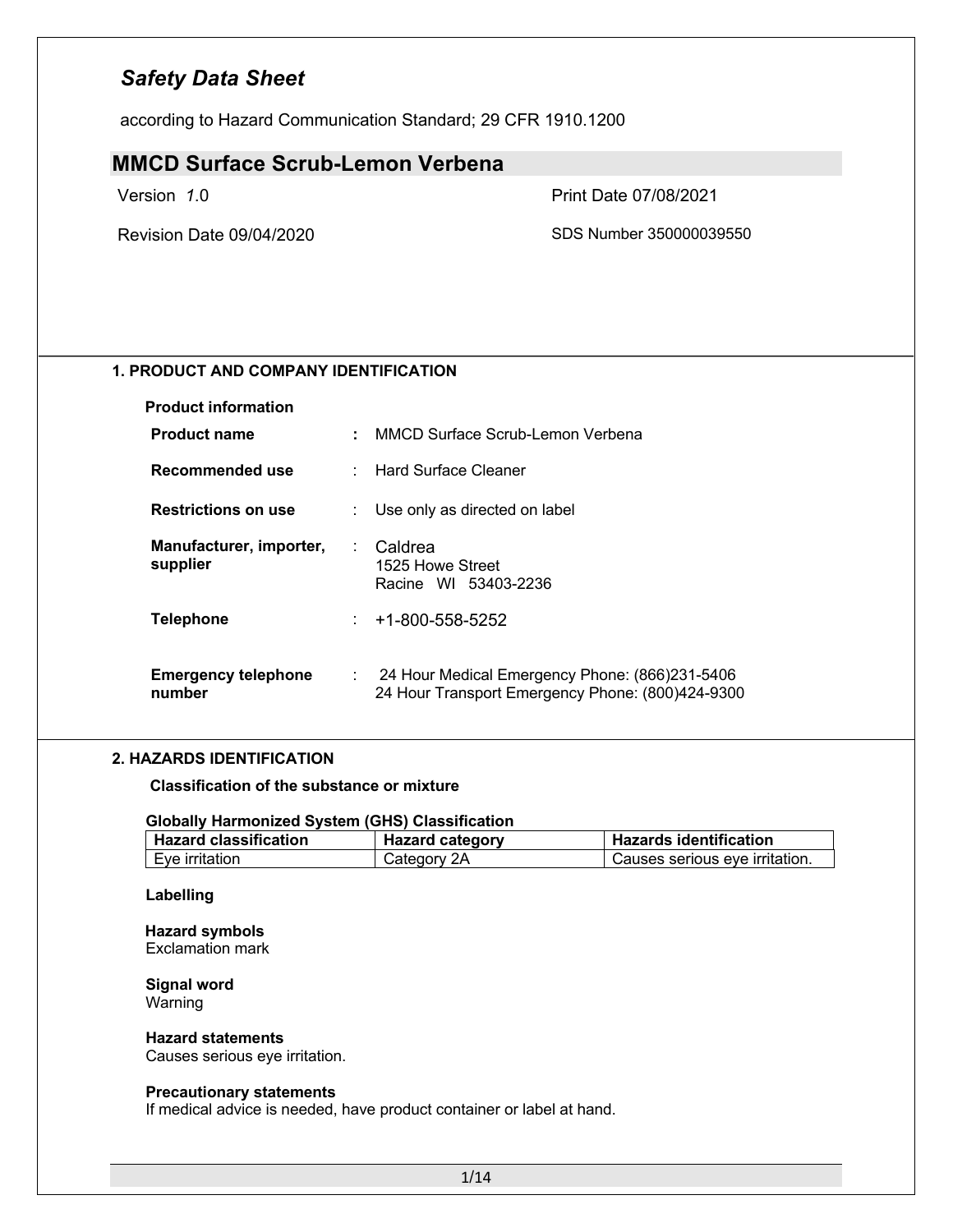according to Hazard Communication Standard; 29 CFR 1910.1200

# **MMCD Surface Scrub-Lemon Verbena** Version *1*.0 Print Date 07/08/2021 Revision Date 09/04/2020 SDS Number 350000039550 Keep out of reach of children. Read label before use. IF IN EYES: Rinse cautiously with water for several minutes. Remove contact lenses, if present and easy to do. Continue rinsing. If eye irritation persists: Get medical advice/ attention. Wear protective gloves/ protective clothing/ eye protection/ face protection. Wash hands thoroughly after handling.<br> **Other hazards** : None **Other hazards** : None identified

### **3. COMPOSITION/INFORMATION ON INGREDIENTS**

| Chemical name                     | CAS-No.     | Weight percent   |
|-----------------------------------|-------------|------------------|
| Calcium carbonate                 | 1317-65-3   | $60.00 - 100.00$ |
| Sodium percarbonate peroxyhydrate | 15630-89-4  | $5.00 - 10.00$   |
| l Silicon dioxide                 | 112926-00-8 | $1.00 - 5.00$    |
| Sodium carbonate                  | 497-19-8    | $1.00 - 5.00$    |
| Crystalline Silica (Quartz)       | 14808-60-7  | $0.10 - 1.00$    |

The specific chemical identity and/or exact percentage (concentration) of this composition has been withheld as a trade secret.

For additional information on product ingredients, see www.caldrea.com.

### **4. FIRST AID MEASURES**

#### **Description of first aid measures**

| Eye contact         |   | : IF IN EYES: Rinse cautiously with water for several minutes.<br>Remove contact lenses, if present and easy to do. Continue<br>rinsing. If eye irritation persists: Get medical advice/attention. |
|---------------------|---|----------------------------------------------------------------------------------------------------------------------------------------------------------------------------------------------------|
| <b>Skin contact</b> |   | No special requirements                                                                                                                                                                            |
| <b>Inhalation</b>   | ÷ | No special requirements.                                                                                                                                                                           |
| Ingestion           | ÷ | No special requirements                                                                                                                                                                            |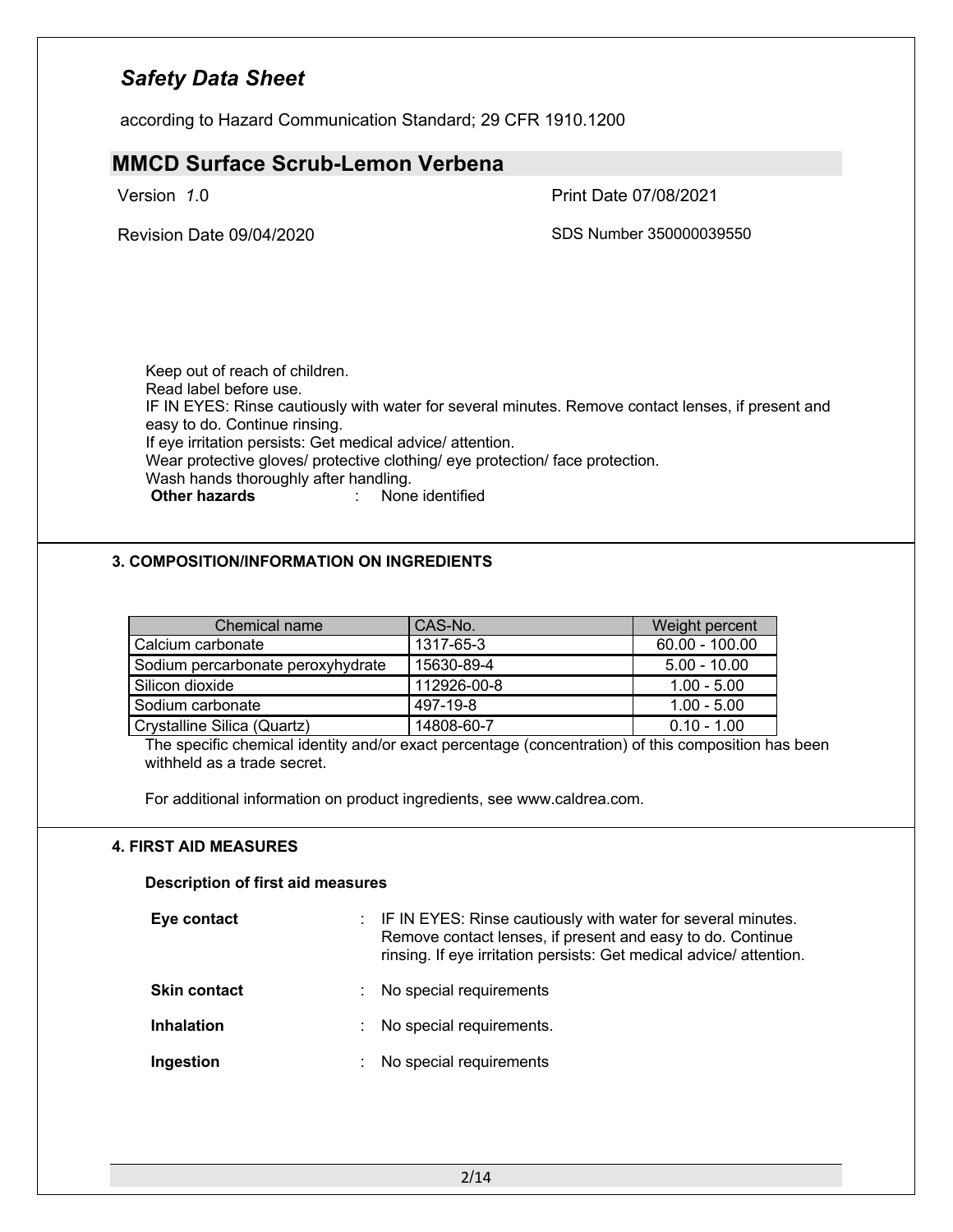according to Hazard Communication Standard; 29 CFR 1910.1200

### **MMCD Surface Scrub-Lemon Verbena**

### Version *1*.0 Print Date 07/08/2021

Revision Date 09/04/2020 SDS Number 350000039550

### **Most important symptoms and effects, both acute and delayed**

| Eyes        |    | Causes serious eye irritation.                                                                                                              |
|-------------|----|---------------------------------------------------------------------------------------------------------------------------------------------|
| Skin effect | t. | No adverse effects expected when used as directed.                                                                                          |
| Inhalation  |    | May cause respiratory tract irritation.                                                                                                     |
| Ingestion   |    | May cause irritation to mouth, throat and stomach.<br>May cause abdominal discomfort.<br>No adverse effects expected when used as directed. |

### **Indication of any immediate medical attention and special treatment needed**

See Description of first aid measures unless otherwise stated.

## **5. FIREFIGHTING MEASURES Suitable extinguishing media** : Use water spray, alcohol-resistant foam, dry chemical or carbon dioxide. **Further information** : Fight fire with normal precautions from a reasonable distance. Standard procedure for chemical fires. Wear full protective clothing and positive pressure self-contained breathing apparatus.

### **6. ACCIDENTAL RELEASE MEASURES**

| <b>Personal precautions</b>         | : Avoid breathing dust.<br>Avoid dust formation.<br>Wash thoroughly after handling. |  |
|-------------------------------------|-------------------------------------------------------------------------------------|--|
| <b>Environmental</b><br>precautions | : Outside of normal use, avoid release to the environment.                          |  |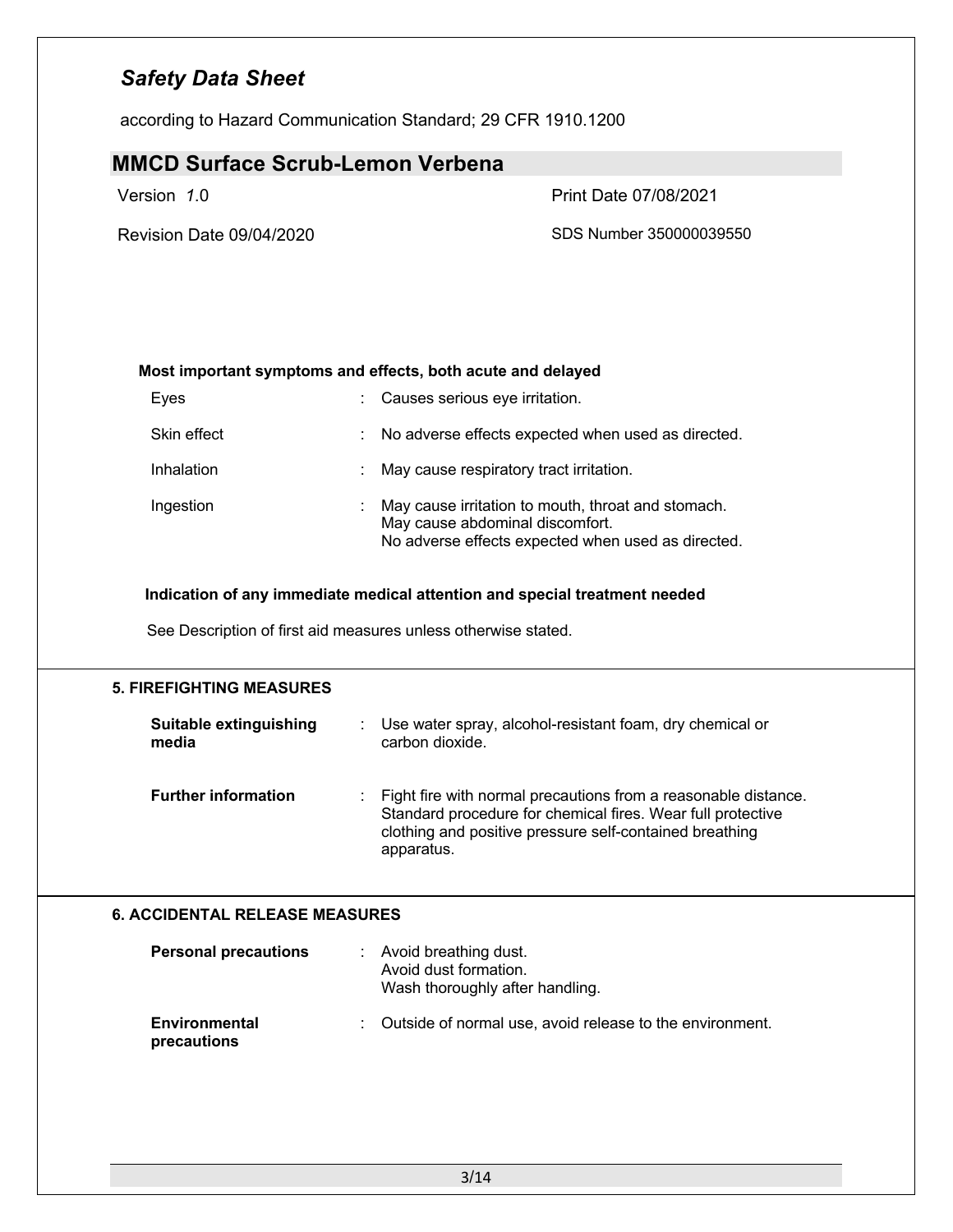according to Hazard Communication Standard; 29 CFR 1910.1200

| <b>MMCD Surface Scrub-Lemon Verbena</b>                            |                                                                                                                                                                                                |  |
|--------------------------------------------------------------------|------------------------------------------------------------------------------------------------------------------------------------------------------------------------------------------------|--|
| Version 1.0                                                        | Print Date 07/08/2021                                                                                                                                                                          |  |
| Revision Date 09/04/2020                                           | SDS Number 350000039550                                                                                                                                                                        |  |
|                                                                    |                                                                                                                                                                                                |  |
|                                                                    |                                                                                                                                                                                                |  |
|                                                                    |                                                                                                                                                                                                |  |
| <b>Methods and materials</b><br>for containment and<br>cleaning up | Sweep up and shovel into suitable containers for disposal.<br>Clean residue from spill site.                                                                                                   |  |
| <b>7. HANDLING AND STORAGE</b>                                     |                                                                                                                                                                                                |  |
| <b>Handling</b>                                                    |                                                                                                                                                                                                |  |
| <b>Precautions for safe</b><br>handling                            | : Avoid contact with skin, eyes and clothing.<br>For personal protection see section 8.<br>Use only as directed.<br>KEEP OUT OF REACH OF CHILDREN AND PETS.<br>Wash thoroughly after handling. |  |
| <b>Advice on protection</b><br>against fire and explosion          | Normal measures for preventive fire protection.                                                                                                                                                |  |
| <b>Storage</b>                                                     |                                                                                                                                                                                                |  |
| <b>Requirements for storage</b><br>areas and containers            | Keep container closed when not in use.                                                                                                                                                         |  |
|                                                                    |                                                                                                                                                                                                |  |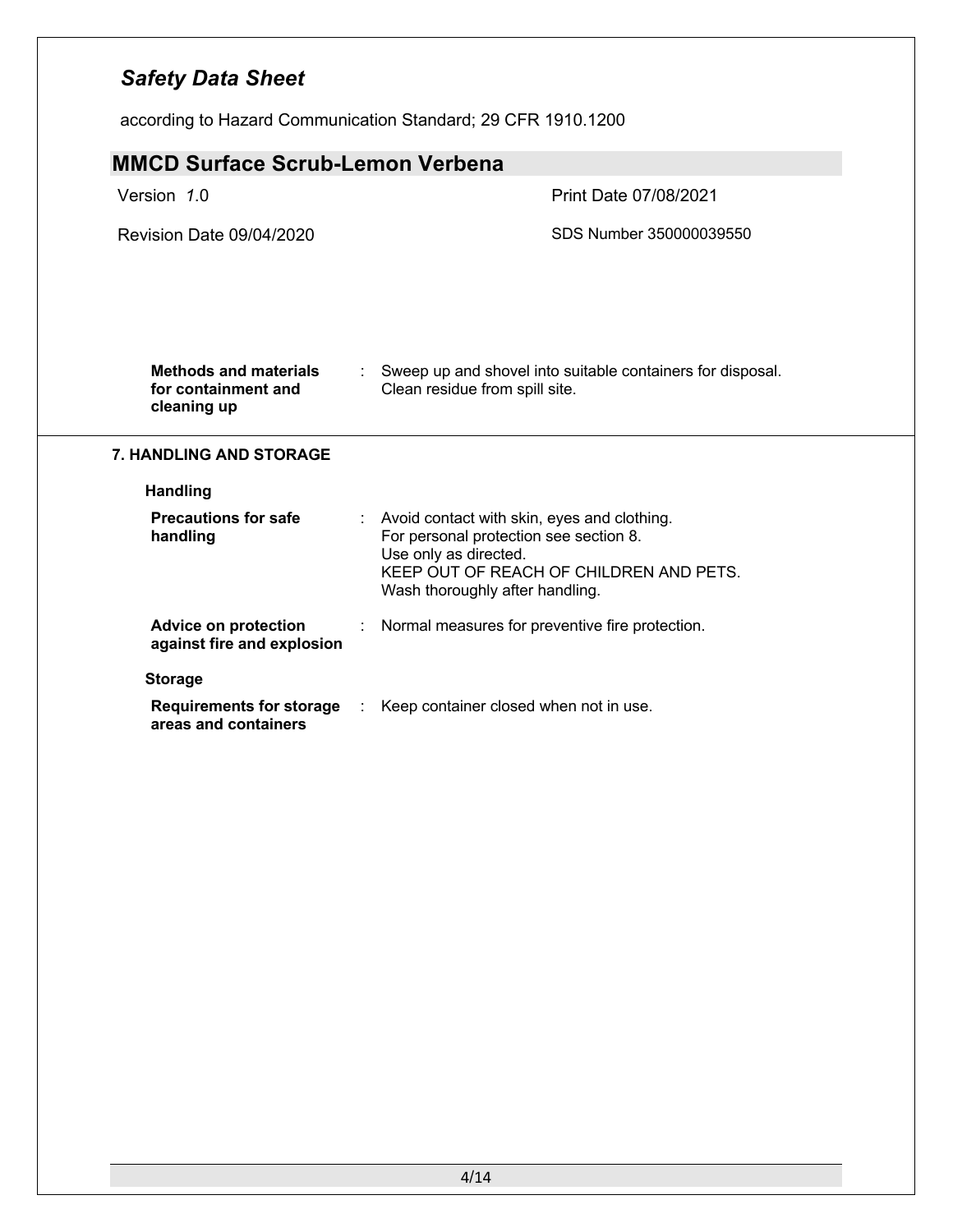according to Hazard Communication Standard; 29 CFR 1910.1200

# **MMCD Surface Scrub-Lemon Verbena**

Version *1*.0 Print Date 07/08/2021

Revision Date 09/04/2020 SDS Number 350000039550

### **8. EXPOSURE CONTROLS/PERSONAL PROTECTION**

### **Occupational Exposure Limits**

| Components                              | CAS-No.    | mg/m3             | ppm | Non-<br>standard<br>units | <b>Basis</b>               |
|-----------------------------------------|------------|-------------------|-----|---------------------------|----------------------------|
| Calcium carbonate                       | 1317-65-3  | $5$ mg/m $3$      |     |                           | <b>OSHA TWA</b>            |
| Calcium carbonate                       | 1317-65-3  | $15 \text{ mg/m}$ |     |                           | <b>OSHA TWA</b>            |
| Sodium<br>percarbonate<br>peroxyhydrate | 15630-89-4 | $5$ mg/m $3$      |     |                           | <b>SUPPLIER</b>            |
| Sodium carbonate                        | 497-19-8   | $10 \text{ mg/m}$ |     |                           | <b>SUPPLIER</b>            |
| <b>Crystalline Silica</b><br>(Quartz)   | 14808-60-7 | $0.025$ mg/m $3$  |     |                           | <b>ACGIH</b><br><b>TWA</b> |
| <b>Crystalline Silica</b><br>(Quartz)   | 14808-60-7 | $50 \mu g/m3$     |     |                           | <b>OSHA TWA</b>            |

### **Personal protective equipment**

| <b>Respiratory protection</b> | Use only with adequate ventilation.<br>Substantial amounts of dust can be controlled with local<br>exhaust ventilation or respiratory protection.<br>Dust safety masks are recommended when the dust<br>concentration is more than 10 mg/m3. |
|-------------------------------|----------------------------------------------------------------------------------------------------------------------------------------------------------------------------------------------------------------------------------------------|
| <b>Hand protection</b>        | No special requirements.                                                                                                                                                                                                                     |
| Eye protection                | Safety glasses with side-shields                                                                                                                                                                                                             |
| Skin and body protection      | No special requirements.                                                                                                                                                                                                                     |
| <b>Hygiene measures</b>       | : Handle in accordance with good industrial hygiene and safety<br>practice. Wash thoroughly after handling.                                                                                                                                  |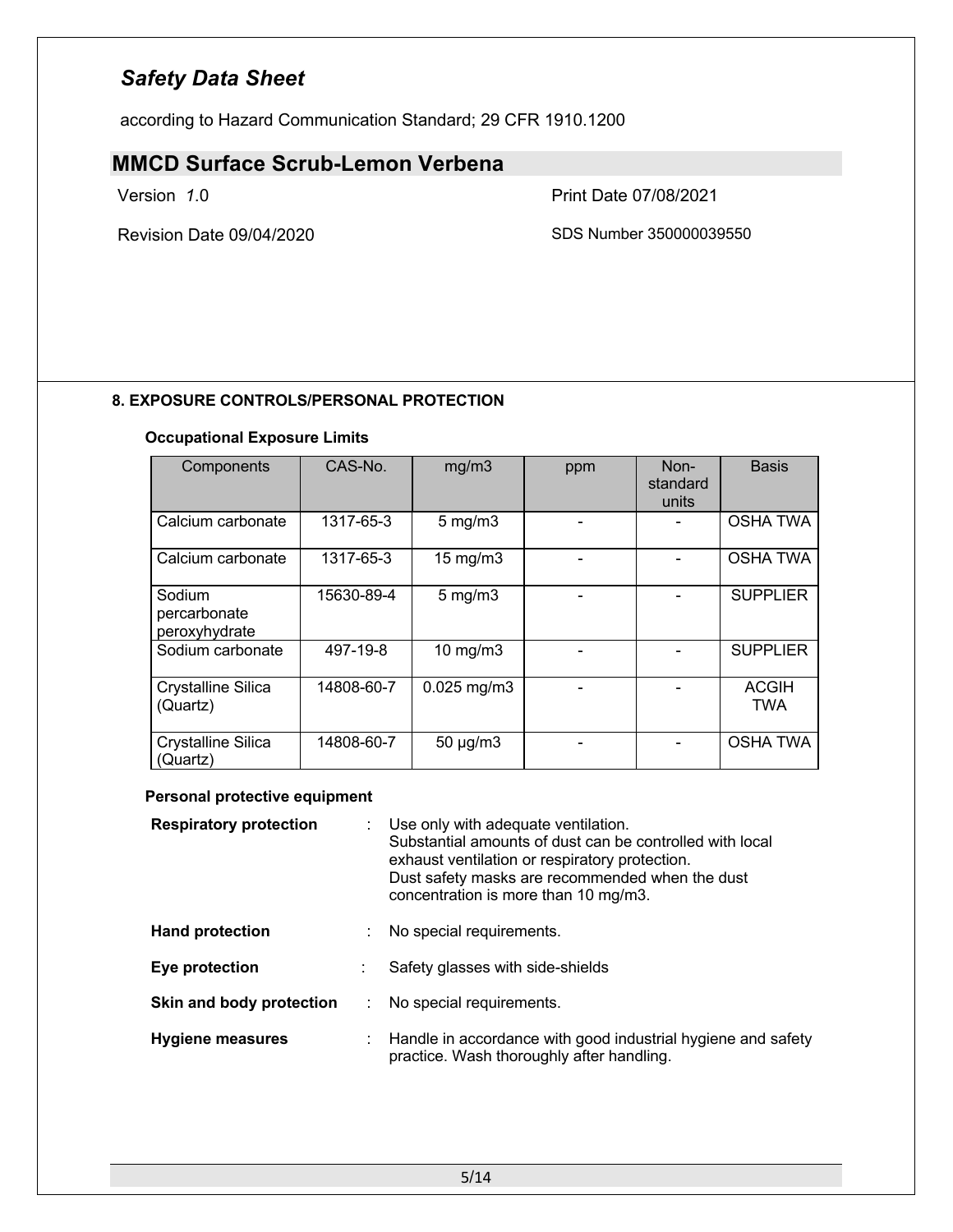according to Hazard Communication Standard; 29 CFR 1910.1200

# **MMCD Surface Scrub-Lemon Verbena**

Version *1*.0 Print Date 07/08/2021

Revision Date 09/04/2020 SDS Number 350000039550

### **9. PHYSICAL AND CHEMICAL PROPERTIES**

| Form                                            | ÷  | powder                                    |
|-------------------------------------------------|----|-------------------------------------------|
| Color                                           |    | white                                     |
| <b>Odour</b>                                    | ÷  | Citrus                                    |
| <b>Odour Threshold</b>                          | t  | Test not applicable for this product type |
| рH                                              |    | Test not applicable for this product type |
| <b>Melting point/freezing point</b>             | ÷. | Test not applicable for this product type |
| Initial boiling point and<br>boiling range      |    | Test not applicable for this product type |
| <b>Flash point</b>                              |    | does not flash                            |
| <b>Evaporation rate</b>                         |    | Test not applicable for this product type |
| <b>Flammability (solid, gas)</b>                |    | Does not sustain combustion.              |
| Upper/lower flammability or<br>explosive limits | ÷. | Test not applicable for this product type |
| Vapour pressure                                 |    | Test not applicable for this product type |
| <b>Vapour density</b>                           |    | Test not applicable for this product type |
| <b>Relative density</b>                         |    | Test not applicable for this product type |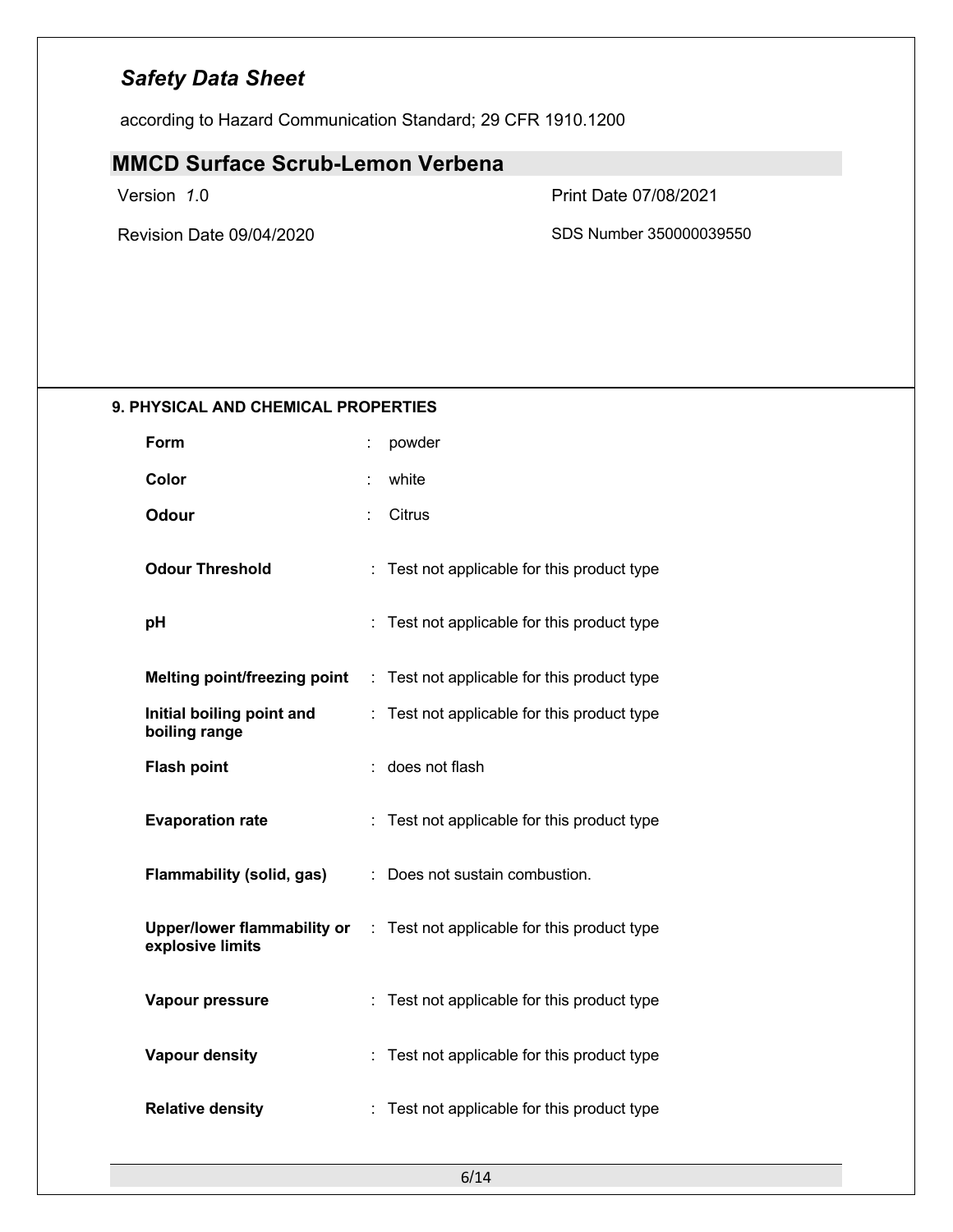according to Hazard Communication Standard; 29 CFR 1910.1200

| <b>MMCD Surface Scrub-Lemon Verbena</b>                           |                                                                                                                  |   |
|-------------------------------------------------------------------|------------------------------------------------------------------------------------------------------------------|---|
| Version 1.0                                                       | Print Date 07/08/2021                                                                                            |   |
| Revision Date 09/04/2020                                          | SDS Number 350000039550                                                                                          |   |
| Solubility(ies)                                                   | : practically insoluble                                                                                          |   |
| Partition coefficient: n-<br>octanol/water                        | : Test not applicable for this product type                                                                      |   |
| <b>Auto-ignition temperature</b>                                  | : Test not applicable for this product type                                                                      |   |
|                                                                   | <b>Decomposition temperature</b> : Test not applicable for this product type                                     |   |
| <b>Viscosity, dynamic</b>                                         | : Test not applicable for this product type                                                                      |   |
| <b>Viscosity, kinematic</b>                                       | : Test not applicable for this product type                                                                      |   |
| <b>Oxidizing properties</b>                                       | : Test not applicable for this product type                                                                      |   |
| <b>Volatile Organic</b><br><b>Compounds</b><br>Total VOC (wt. %)* | : 0.3 % - additional exemptions may apply<br>*as defined by US Federal and State Consumer Product<br>Regulations |   |
| <b>Other information</b>                                          | : None identified                                                                                                | ÷ |
| <b>10. STABILITY AND REACTIVITY</b>                               |                                                                                                                  |   |
| <b>Reactivity</b>                                                 | : No dangerous reaction known under conditions of normal use.                                                    |   |
| <b>Chemical stability</b>                                         | : Stable under recommended storage conditions.                                                                   |   |
| <b>Possibility of hazardous</b>                                   | : Stable under recommended storage conditions.                                                                   |   |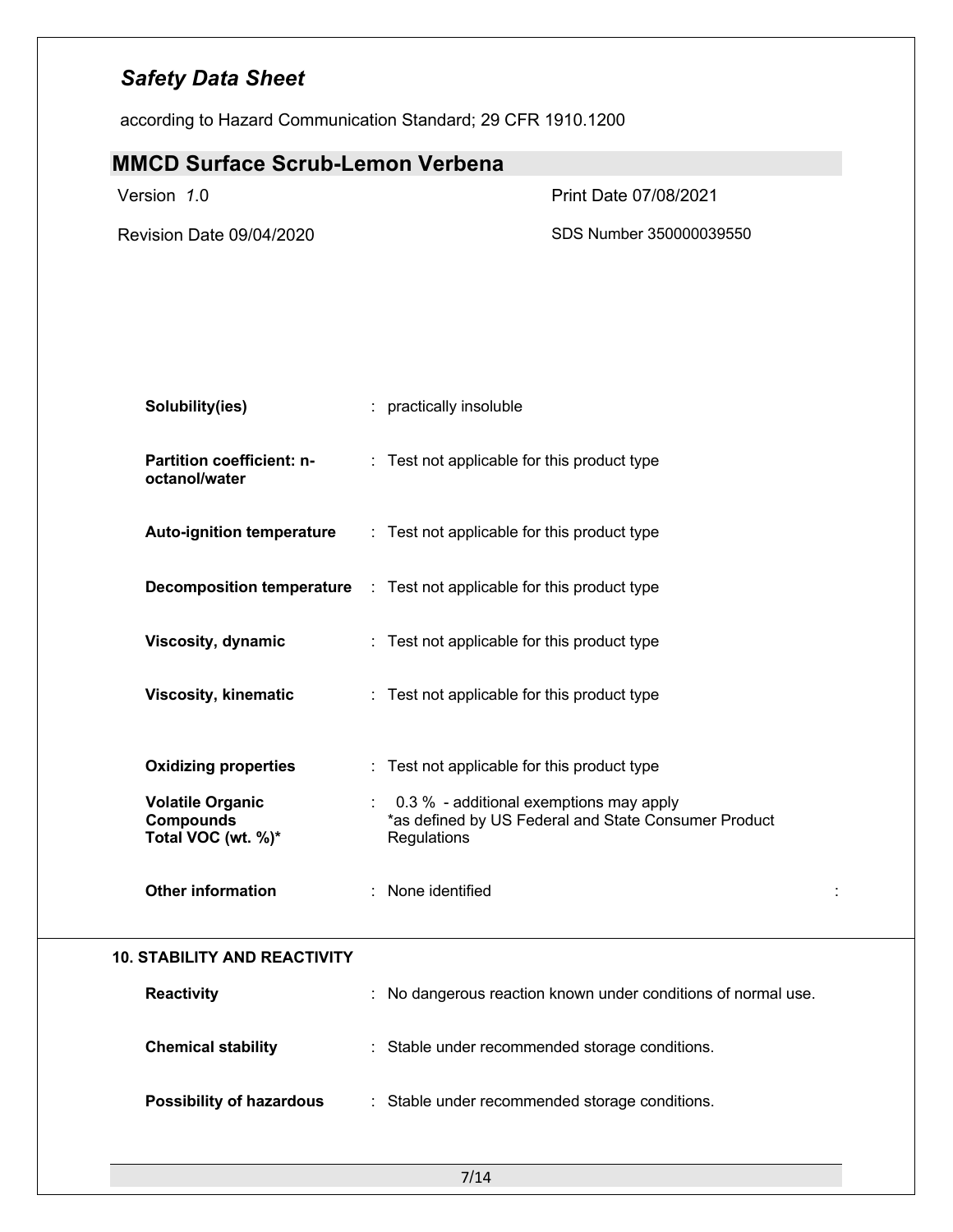according to Hazard Communication Standard; 29 CFR 1910.1200

| <b>MMCD Surface Scrub-Lemon Verbena</b>    |                                                                                 |
|--------------------------------------------|---------------------------------------------------------------------------------|
| Version 1.0                                | <b>Print Date 07/08/2021</b>                                                    |
| Revision Date 09/04/2020                   | SDS Number 350000039550                                                         |
|                                            |                                                                                 |
| reactions                                  |                                                                                 |
| <b>Conditions to avoid</b>                 | : Direct sources of heat.                                                       |
| Incompatible materials                     | : None known.                                                                   |
| Incompatible materials                     | : None known.                                                                   |
| <b>Hazardous decomposition</b><br>products | : Thermal decomposition can lead to release of irritating gases<br>and vapours. |

### **11. TOXICOLOGICAL INFORMATION**

| <b>Acute oral toxicity</b>       |  | : $LD50 > 5000$ mg/kg |
|----------------------------------|--|-----------------------|
| <b>Acute inhalation toxicity</b> |  | : $LC50 > 10$ mg/L    |
| <b>Acute dermal toxicity</b>     |  | : $LD50$ 2613 mg/kg   |

| <b>GHS Properties</b>     | <b>Classification</b>      | <b>Routes of entry</b>     |
|---------------------------|----------------------------|----------------------------|
| Acute toxicity            | No classification proposed | Oral                       |
| Acute toxicity            | No classification proposed | Dermal                     |
| Acute toxicity            | No classification proposed | Inhalation - Dust and Mist |
| Acute toxicity            | No classification proposed | Inhalation - Vapour        |
| Acute toxicity            | No classification proposed | Inhalation - Gas           |
| Skin corrosion/irritation | No classification proposed |                            |
| Eye irritation            | Category 2A                |                            |
| Skin sensitisation        | No classification proposed |                            |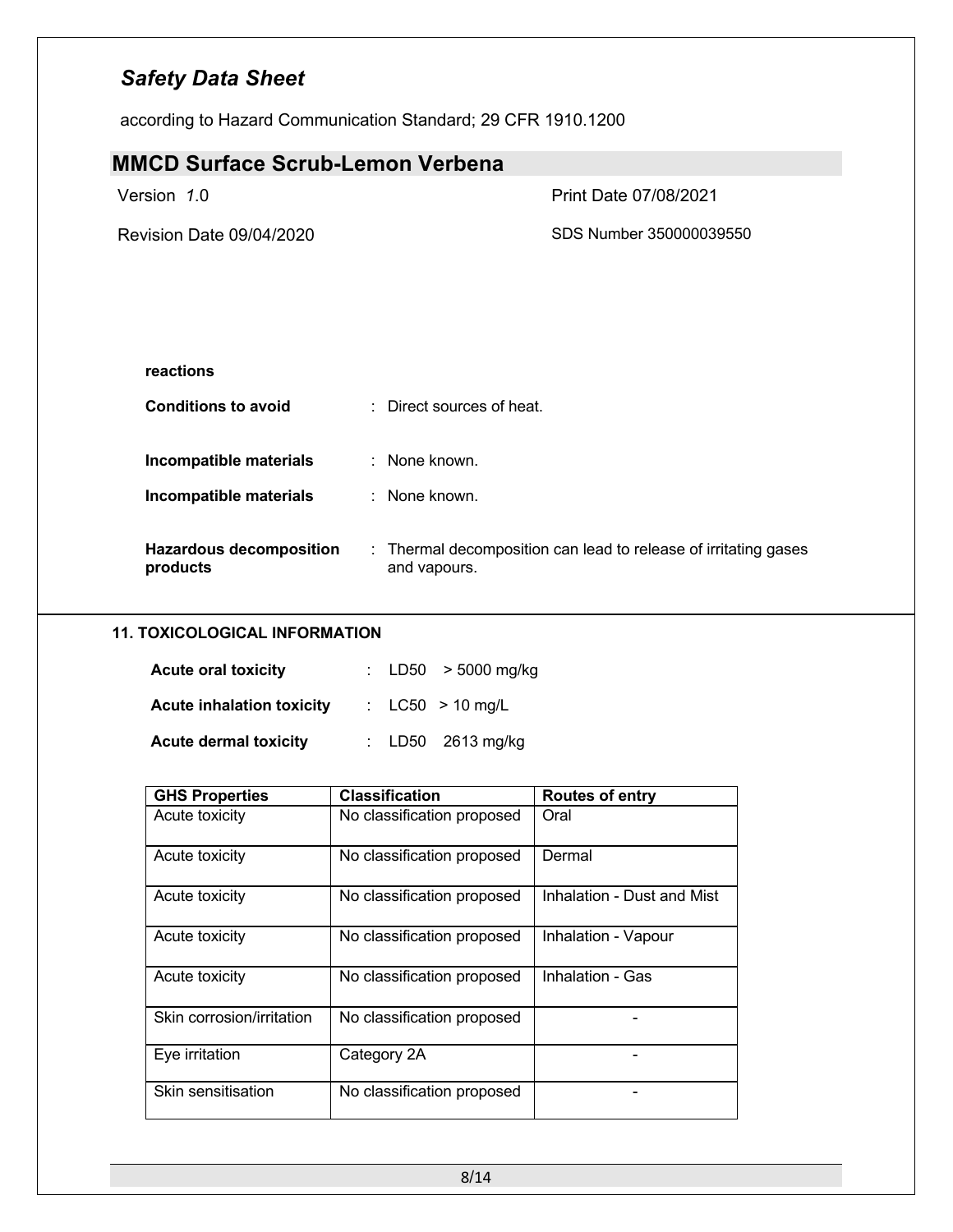according to Hazard Communication Standard; 29 CFR 1910.1200

### **MMCD Surface Scrub-Lemon Verbena**

Version *1*.0 Print Date 07/08/2021

Revision Date 09/04/2020 SDS Number 350000039550

| Respiratory<br>sensitisation                             | No classification proposed |  |
|----------------------------------------------------------|----------------------------|--|
| Germ cell mutagenicity                                   | No classification proposed |  |
| Carcinogenicity                                          | No classification proposed |  |
| Reproductive toxicity                                    | No classification proposed |  |
| Specific target organ<br>toxicity - single<br>exposure   | No classification proposed |  |
| Specific target organ<br>toxicity - repeated<br>exposure | No classification proposed |  |
| Aspiration hazard                                        | No classification proposed |  |

**Aggravated Medical Condition**

: None known.

### **12. ECOLOGICAL INFORMATION**

**Product :** The product itself has not been tested.

### **Toxicity**

The ingredients in this formula have been reviewed and no adverse impact to the environment is expected when used according to label directions.

### **Toxicity to fish**

| <b>Components</b>                    | End point                                | <b>Species</b>                          | Value            | <b>Exposure</b><br>time |
|--------------------------------------|------------------------------------------|-----------------------------------------|------------------|-------------------------|
| Calcium carbonate                    | LC50                                     | Oncorhynchus mykiss<br>(rainbow trout)  | > 10,000<br>mg/l | 96 h                    |
| Sodium percarbonate<br>peroxyhydrate | semi-<br>static test<br>LC50<br>Measured | Pimephales promelas<br>(fathead minnow) | 70.7 mg/l        | 96 h                    |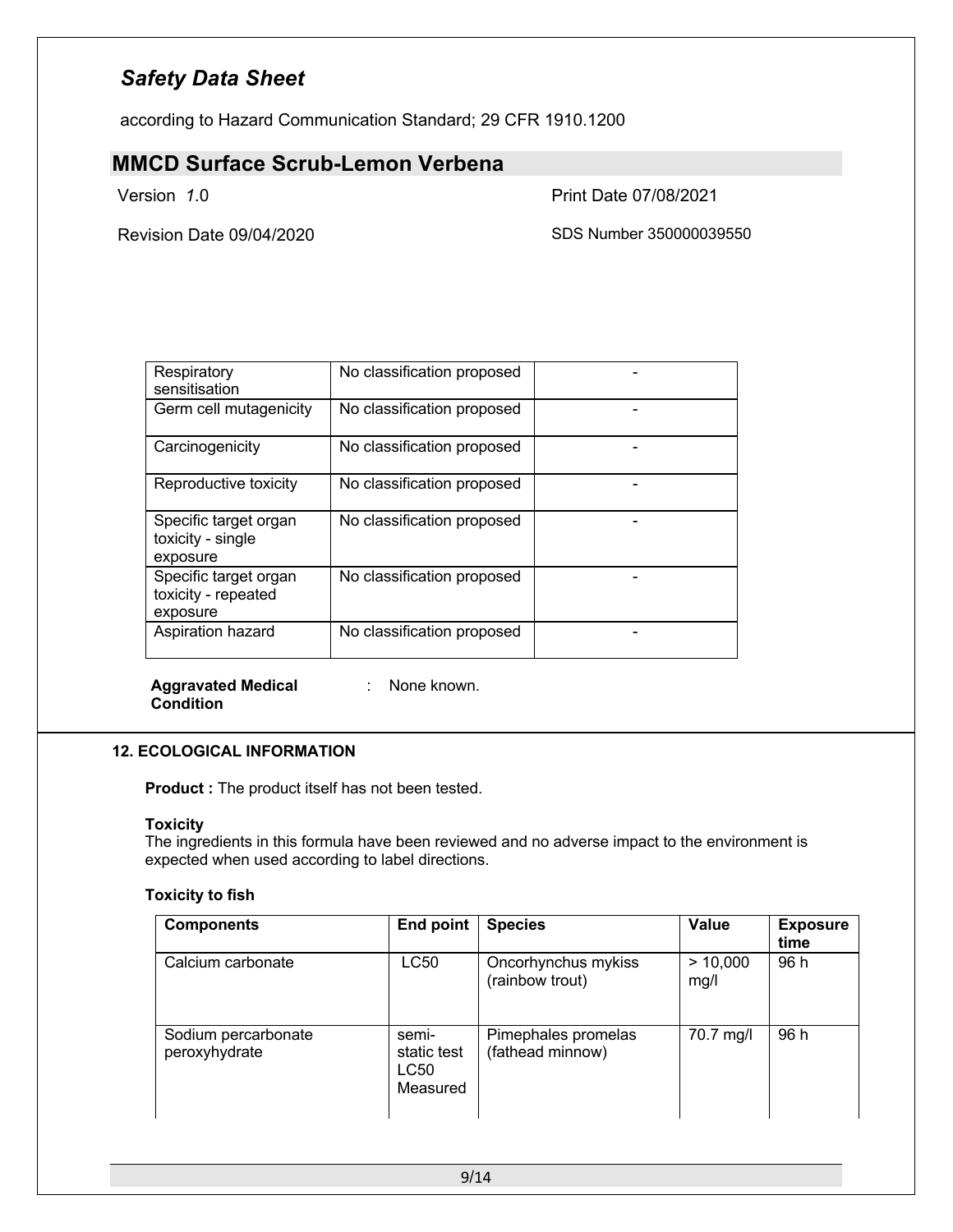according to Hazard Communication Standard; 29 CFR 1910.1200

# **MMCD Surface Scrub-Lemon Verbena**

Version *1*.0 Print Date 07/08/2021

Revision Date 09/04/2020 SDS Number 350000039550

| Silicon dioxide             | LC50<br><b>OECD</b><br>Test<br>Guideline<br>203 | Brachydanio rerio<br>(zebrafish) | > 10,000<br>mg/l | 96 h |
|-----------------------------|-------------------------------------------------|----------------------------------|------------------|------|
| Sodium carbonate            | static test<br>LC50                             | Lepomis macrochirus              | 300 mg/l         | 96 h |
| Crystalline Silica (Quartz) | LC <sub>0</sub>                                 | Danio rerio (zebra fish)         | 10,000<br>mg/l   | 96 h |

### **Toxicity to aquatic invertebrates**

| <b>Components</b>                    | <b>End point</b>                                              | <b>Species</b>                | Value               | <b>Exposure</b><br>time |
|--------------------------------------|---------------------------------------------------------------|-------------------------------|---------------------|-------------------------|
| Calcium carbonate                    | <b>EC50</b>                                                   | Daphnia magna (Water<br>flea) | > 1,000<br>mg/l     | 48 h                    |
| Sodium percarbonate<br>peroxyhydrate | semi-<br>static test<br><b>EC50</b><br>Measured               | daphnia pulex                 | 4.9 mg/l            | 48 h                    |
| Silicon dioxide                      | <b>EC50</b><br><b>OECD</b><br><b>Test</b><br>Guideline<br>202 | Daphnia magna (Water<br>flea) | 10,000<br>><br>mg/l | 24 h                    |
| Sodium carbonate                     | semi-<br>static test<br>EC50                                  | Ceriodaphnia sp.              | $200 - 227$<br>mg/l | 48 h                    |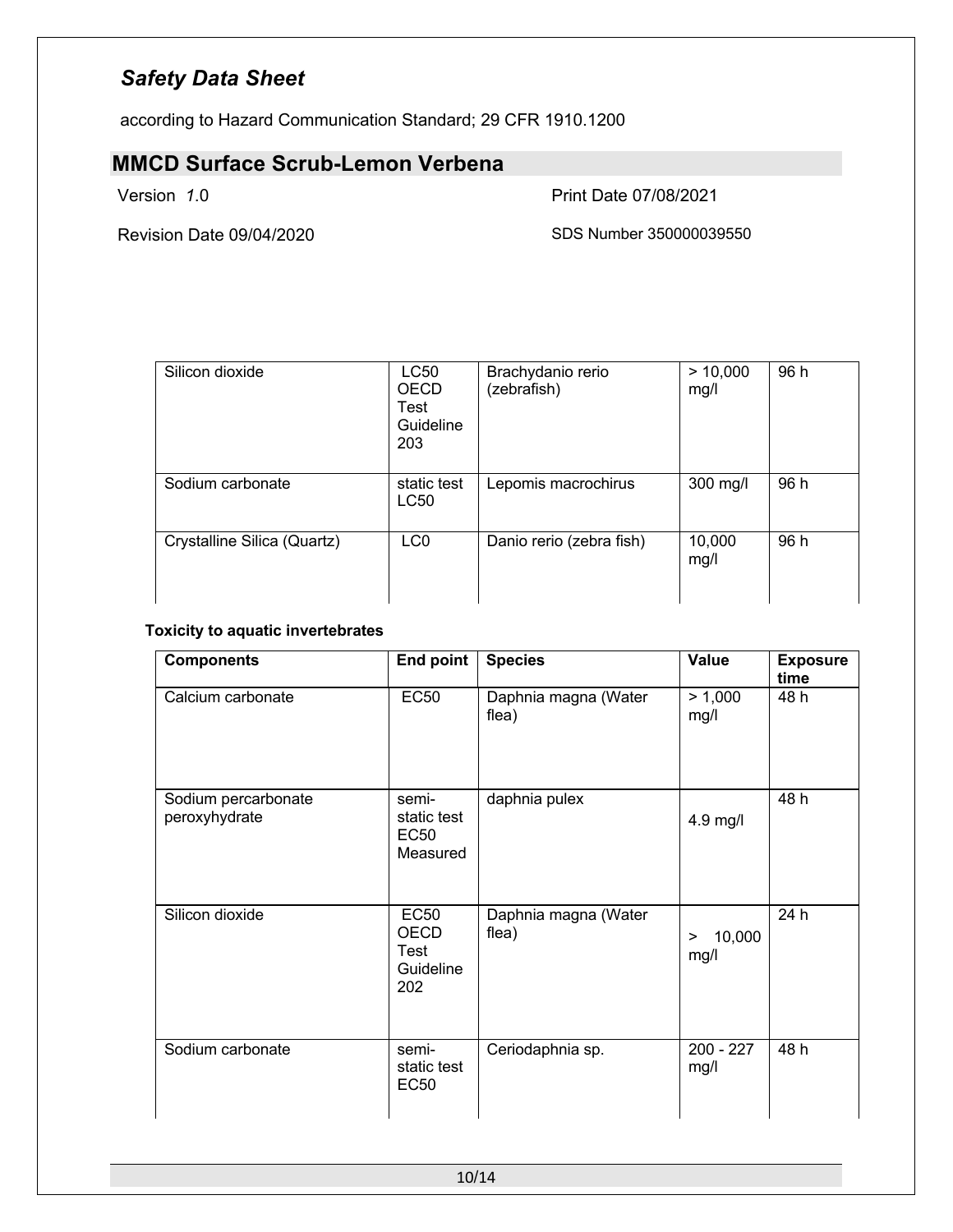according to Hazard Communication Standard; 29 CFR 1910.1200

# **MMCD Surface Scrub-Lemon Verbena**

Version *1*.0 Print Date 07/08/2021

Revision Date 09/04/2020 SDS Number 350000039550

| Crystalline Silica (Quartz) | LC50 | Daphnia magna (Water<br>flea) | > 10,000<br>mg/l | 24 h |
|-----------------------------|------|-------------------------------|------------------|------|

### **Toxicity to aquatic plants**

| <b>Components</b>                    | End point                                                                                      | <b>Species</b>                           | <b>Value</b>     | <b>Exposure</b><br>time |
|--------------------------------------|------------------------------------------------------------------------------------------------|------------------------------------------|------------------|-------------------------|
| Calcium carbonate                    | <b>EC50</b>                                                                                    | Desmodesmus<br>subspicatus (green algae) | > 200<br>mg/l    | 72 h                    |
| Sodium percarbonate<br>peroxyhydrate | <b>NOEC</b><br>No data<br>available                                                            | Algae                                    | $0.3$ mg/l       |                         |
| Silicon dioxide                      | static test<br>EL50<br>Read-<br>across<br>(Analogy)<br><b>OECD</b><br>Test<br>Guideline<br>201 | Desmodesmus<br>subspicatus (green algae) | > 10,000<br>mg/l | 72 h                    |
| Sodium carbonate                     | No data<br>available                                                                           |                                          |                  |                         |
| Crystalline Silica (Quartz)          | No data<br>available                                                                           |                                          |                  |                         |

### **Persistence and degradability**

| <b>Component</b>                     | <b>Biodegradation</b> | <b>Exposure</b><br>time | Summary |
|--------------------------------------|-----------------------|-------------------------|---------|
| Calcium carbonate                    | No data available     |                         |         |
| Sodium percarbonate<br>peroxyhydrate | No data available     |                         |         |
| Silicon dioxide                      | No data available     |                         |         |
| Sodium carbonate                     | No data available     |                         |         |
| Crystalline Silica (Quartz)          | No data available     |                         |         |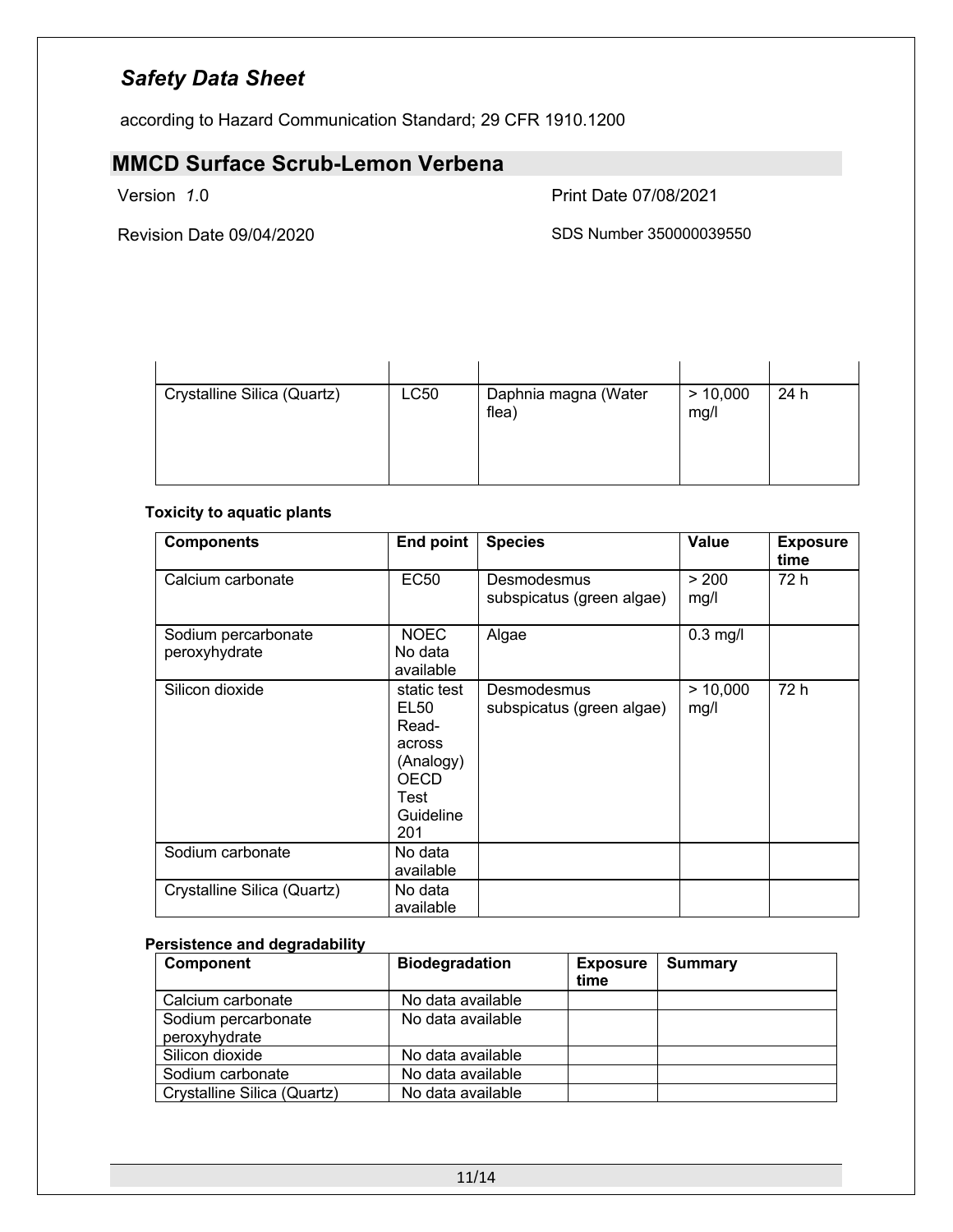according to Hazard Communication Standard; 29 CFR 1910.1200

### **MMCD Surface Scrub-Lemon Verbena**

Version *1*.0 Print Date 07/08/2021

Revision Date 09/04/2020 SDS Number 350000039550

### **Bioaccumulative potential**

| <b>Component</b>                     | <b>Bioconcentration</b><br>factor (BCF) | <b>Partition Coefficient n-</b><br><b>Octanol/water (log)</b> |
|--------------------------------------|-----------------------------------------|---------------------------------------------------------------|
| Calcium carbonate                    | No data available                       | No data available                                             |
| Sodium percarbonate<br>peroxyhydrate | No data available                       | No data available                                             |
| Silicon dioxide                      | No data available                       | 0.53 Calculated                                               |
| Sodium carbonate                     | No data available                       | No data available                                             |
| Crystalline Silica (Quartz)          | No data available                       | No data available                                             |

### **Mobility**

| Component                            | <b>End point</b>  | Value |
|--------------------------------------|-------------------|-------|
| Calcium carbonate                    | No data available |       |
| Sodium percarbonate<br>peroxyhydrate | No data available |       |
| Silicon dioxide                      | No data available |       |
| Sodium carbonate                     | No data available |       |
| Crystalline Silica (Quartz)          | No data available |       |

### **PBT and vPvB assessment**

| Component                            | <b>Results</b>                       |
|--------------------------------------|--------------------------------------|
| Calcium carbonate                    | Not fulfilling PBT and vPvB criteria |
| Sodium percarbonate<br>peroxyhydrate | Not fulfilling PBT and vPvB criteria |
| Silicon dioxide                      | Not fulfilling PBT and vPvB criteria |
| Sodium carbonate                     | Not fulfilling PBT and vPvB criteria |
| Crystalline Silica (Quartz)          | Not fulfilling PBT and vPvB criteria |

**Other adverse effects :** None known.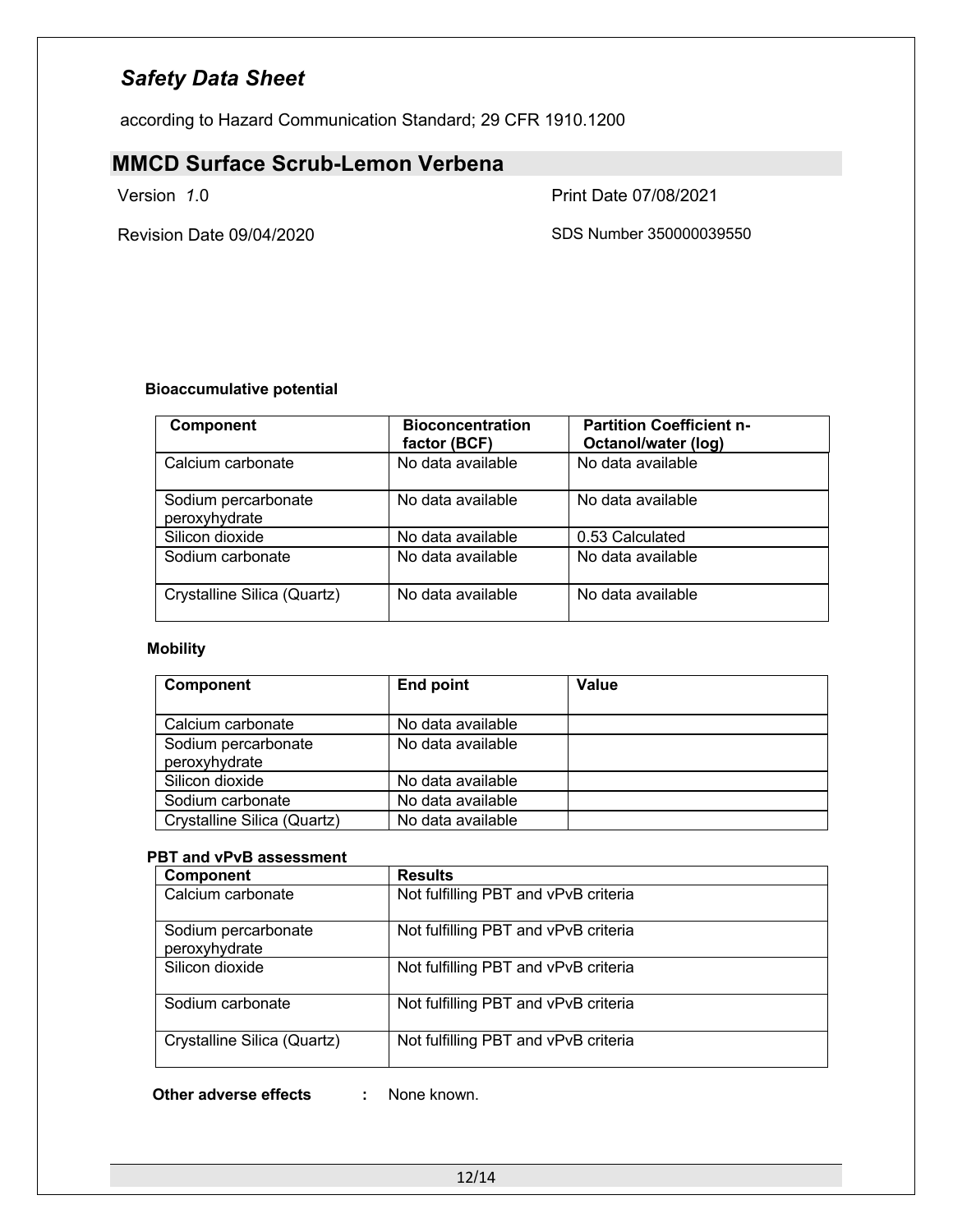according to Hazard Communication Standard; 29 CFR 1910.1200

### **MMCD Surface Scrub-Lemon Verbena**

Version *1*.0 Print Date 07/08/2021

Revision Date 09/04/2020 SDS Number 350000039550

### **13. DISPOSAL CONSIDERATIONS**

Consumer may discard empty container in trash, or recycle where facilities exist.

### **14. TRANSPORT INFORMATION**

Please refer to the Bill of Lading/receiving documents for up-to-date shipping information.

### **Land transport**

Not classified as dangerous in the meaning of transport regulations.

### **Sea transport**

Not classified as dangerous in the meaning of transport regulations.

### **Air transport**

Not classified as dangerous in the meaning of transport regulations.

### **15. REGULATORY INFORMATION**

| <b>Notification status</b> | : All ingredients of this product are listed or are excluded from<br>listing on the U.S. Toxic Substances Control Act (TSCA)<br>Chemical Substance Inventory. |
|----------------------------|---------------------------------------------------------------------------------------------------------------------------------------------------------------|
| <b>California Prop. 65</b> | : This product is not subject to the reporting requirements under<br>California's Proposition 65.                                                             |